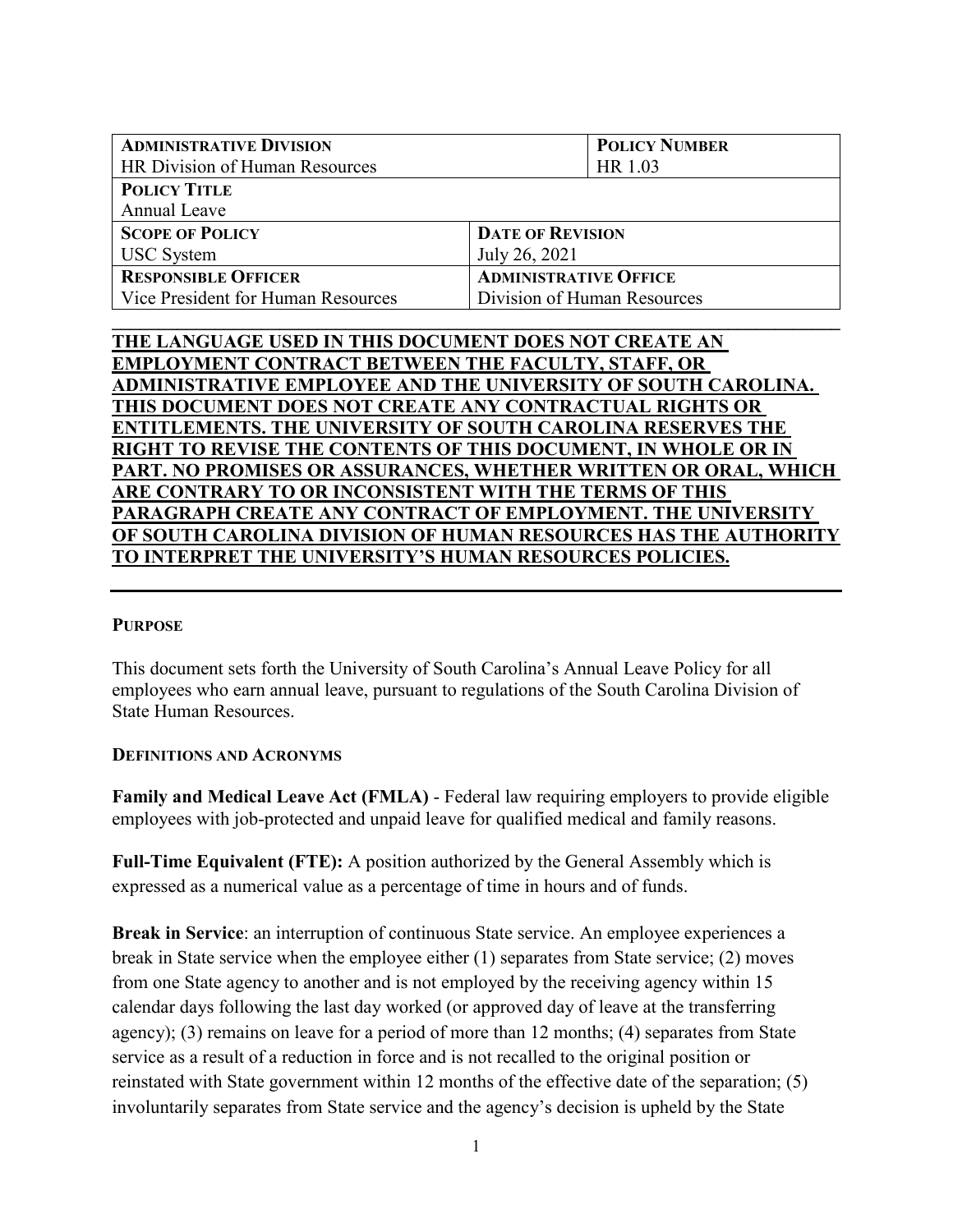Employee Grievance Committee or by the courts; or (6) moves from a full-time equivalent (FTE) position to a temporary, temporary grant, or time-limited position.

## **POLICY STATEMENT**

Annual leave will be earned by and granted to full-time employees and part- time employees in FTE positions who:

- 1. are scheduled to work at least one-half the workweek on a 12-month basis or
- 2. are scheduled to work the equivalent of one-half the workweek on a 12 month basis

Faculty on less than a 12-month basis are not eligible to accrue or use annual leave. Faculty on a 12-month basis will not earn annual leave during periods of sabbatical leave. University faculty should refer to the appropriate Faculty Manual for additional details.

Research Grant and Time Limited Positions may be eligible for annual leave depending on the stipulations of the funding source and the terms of the position as established at time of hire. University policy HR 1.85, Research Grant or Time Limited Positions provides additional information regarding leave eligibility, calculation of the leave accrual date and the transfer or payout of annual leave for Research Grant and Time Limited employees. Research Grant and Time Limited employees do not have standing to request review by the director of the Division of State Human Resources of the denial of the use of annual leave.

Leave taken pursuant to this policy may qualify as Family and Medical Leave Act (FMLA) leave and, if so, will run concurrently for those employees eligible for paid leave.

The annual leave policy will be applied in an equitable manner to eligible employees.

### **PROCEDURES**

- A. Responsibility for Administration
	- 1. Supervisors are responsible for annual leave authorization and for ensuring that leave and attendance are recorded accurately. Supervisors must notify the appropriate Human Resources Contact (HR Contact) of any absence that exceeds 3 days which may be covered under the Family Medical Leave Act (FMLA), as well as any unauthorized absences and absences involving leave without pay. To reference qualifying reasons for FMLA, please see university policy HR 1.07 Family and Medical Leave.
	- 2. HR Contacts are responsible for assisting with the application of the annual leave policy and ensuring guidelines are followed.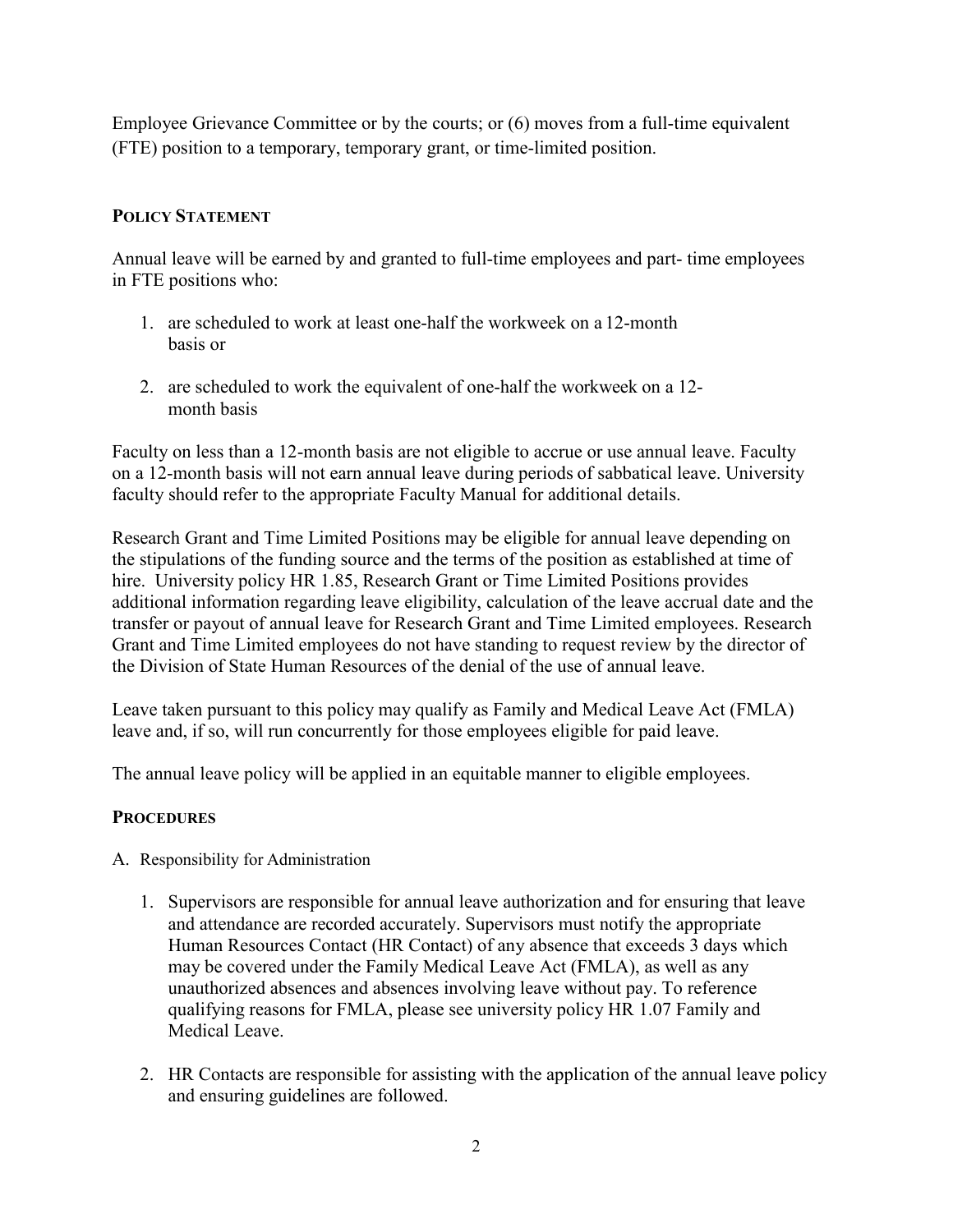- 3. The Division of Human Resources is responsible for annual leave policy interpretation and administration.
- B. Leave Records
	- 1. The university maintains leave records for each employee covered under the Annual Leave Policy. Leave records are subject to audit.
	- 2. The leave balance of each eligible employee is available in Employee Self Service.
- C. Annual Leave Earnings
	- 1. Crediting Annual Leave
		- a. Employees who are in a pay status one-half or more of the working days of the month will be credited with leave earnings for the full month. Employees in pay status for less than one-half of the workdays of the month will not earn annual leave for that month.
		- b. Employees will earn annual leave while on sick leave, annual leave, or other authorized leave with pay. Employees will not earn annual leave during periods of unpaid leave that exceed one-half or more of the working days in the month.
		- c. Employees' annual leave earnings are computed based on the number of hours in the employee's average workday.
		- d. Employees' annual leave earnings are based on the employee'sleave accrual date. The leave accrual date reflects:
			- 1) All state service in an FTE position, including part-time service, adjusted to reflect periods when there was a break in service.
			- 2) All service as a certified employee in a permanent position of a school district of this state; and
			- 3) At the discretion of the President or the President's designee, all service in any temporary capacity counted towards the employee's probationary period.
			- 4) Employees who separate from employment with the state and who are rehired following a break in service will be given credit for the period of FTE service prior to termination. No credit will be given for the period between separation and re-employment.
	- 2. Rate of Earnings for Five-Day Workweek Schedules of 37.5 or 40 Hours Per Week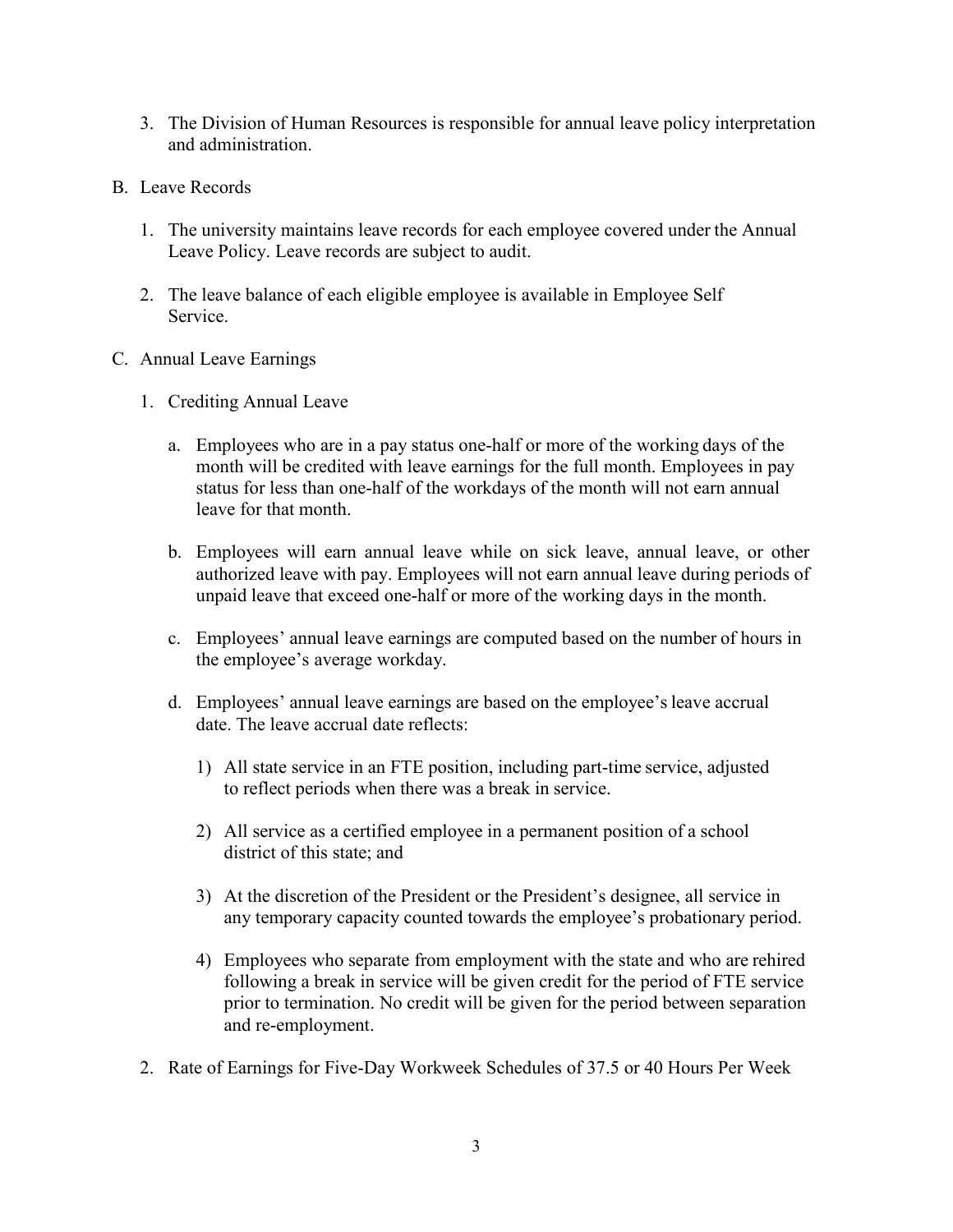- a. Ten Years of Service or Less
	- 1) Full-time employees in FTE positions with state service of less than 10 years earn annual leave at the rate of one and one-fourth days per month. (See Charts 1 and 2 on the following page)
	- 2) Part-time employees in FTE positions earn annual leave on a pro-rata basis.
- b. More than Ten Years of Service
	- 1) Full-time employees in FTE positions with state service of more than 10 years earn a bonus of one and one-fourth working days of annual leave for each year up to 22 years of continuous service. (See Charts 1 and 2 below)
	- 2) Part-time employees in FTE positions with state service of more than 10 years earn bonus leave days on a pro-rata basis.
	- 3) Increased leave earnings based upon service of over 10 years will be granted to eligible employees on a monthly basis beginning the month after their adjusted anniversary dates.
- 3. Rate of Earning for Schedules Other Than a Five-Day Workweek of 37.5 or 40 Hours Per Week

All employees earn the number of days per year based on their years of service. However, the earning rate in hours per month varies according to the length of the workday. If the workday differs from eight hours, divide the number of hours in the workday by eight, then multiply this ration by the earnings rate in the last column of chart #2.

Examples of such schedules include:

- a. Law enforcement employees who are regularly scheduled to work 42 hours per week. Forty-two hours divided by five equals a workday of 8.4 hours.
- b. Part-time employees who are regularly scheduled to work 20 hours per week. Twenty hours divided by five equals a workday of four hours.
- c. Full-time employee who are regularly scheduled to work 39 hours per week. Thirtynine hours divided by five equals a workday of 7.8 hours.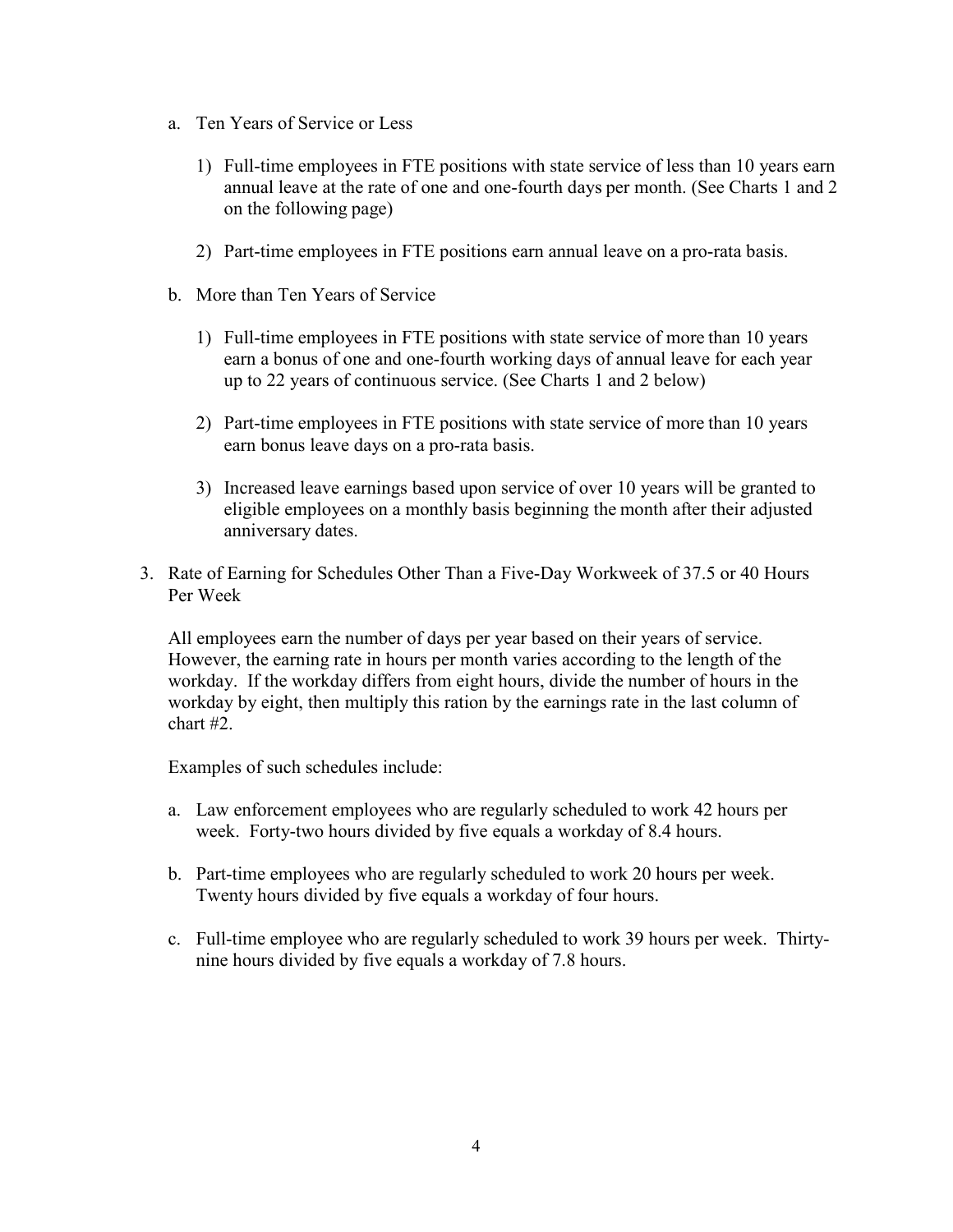| <b>Years of Service</b> | Days Per Year | Hours Per Month |
|-------------------------|---------------|-----------------|
| $1 - 10$                | 15.00         | 9.38            |
| 11                      | 16.25         | 10.16           |
| 12                      | 17.50         | 10.94           |
| 13                      | 18.75         | 11.72           |
| 14                      | 20.00         | 12.50           |
| 15                      | 21.25         | 13.28           |
| 16                      | 22.50         | 14.06           |
| 17                      | 23.75         | 14.84           |
| 18                      | 25.00         | 15.62           |
| 19                      | 26.25         | 16.41           |
| 20                      | 27.50         | 17.19           |
| 21                      | 28.75         | 17.97           |
| 22 and over             | 30.00         | 18.75           |

Chart 1 Five-Day Workweek – 37.5 Hours per Workweek Earnings Rate

Chart 2 Five Day Workweek – 40.0 Hours per Workweek Earnings Rate

| Days Per Year | Hours Per Month |
|---------------|-----------------|
| 15.00         | 10.00           |
| 16.25         | 10.83           |
| 17.50         | 11.67           |
| 18.75         | 12.50           |
| 20.00         | 13.33           |
| 21.25         | 14.17           |
| 22.50         | 15.00           |
| 23.75         | 15.83           |
| 25.00         | 16.67           |
| 26.25         | 17.50           |
| 27.50         | 18.33           |
| 28.75         | 19.17           |
| 30.00         | 20.00           |
|               |                 |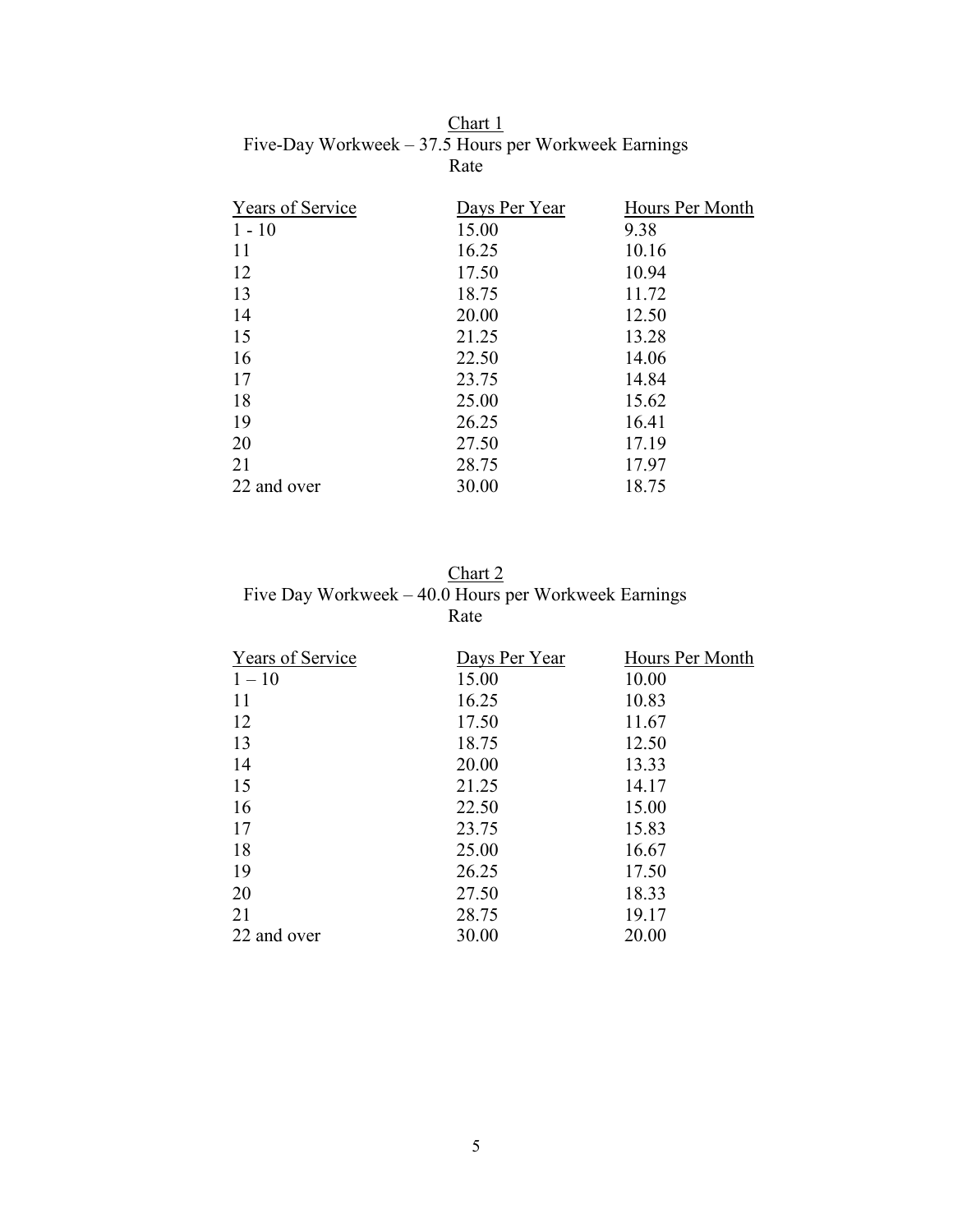4. Maximum Accrual and Carryover

Employees in FTE positions will be permitted to earn up to a maximum of 30 annual leave days in a calendar year. They may carry over, from one calendar year to the next, any unused annual leave up to a total of 45 days.

Exceptions:

- a. An employee, who changes from being full-time to part-time or from part-time to full-time, without a break in service, shall retain the annual leave hours previously earned. If this change results in the employee having a maximum accumulation in excess of 45 workdays as of the effective date of the change, the employee shall not forfeit the excess, but will retain this amount of leave as their maximum carryover. If the employee subsequently reduces the amount of annual leave carried over to 45 days or less, 45 days shall become the maximum amount of annual leave the employee may carryover thereafter. During the calendar year, an employee may earn annual leave in excess of 45 workdays; however they will not be able to carryover annual leave that exceeds the maximum carryover as described above.
- b. Any employee, who prior to June 2, 1972, accrued and carried over unused annual leave in excess of 45 days, pursuant to the then existing policy of any state-covered entity, will not lose the excess leave, but will retain that amount of leave which will then become the maximum amount the employee may carry over in future years. If the employee subsequently reduces the amount of annual leave carried over to 45 days or less, 45 days will become the maximum amount of unused annual leave that the employee may carry over thereafter.
- D. Usage and Charging Annual Leave
	- 1. To the degree possible, an employee's request for a specific period of annual leave shall be approved. Departments may consider workloads and similar factors when reviewing the requests.
	- 2. Department approval is required for the specific periods the employee shall be on annual leave, to include beginning and ending dates and computation of total hours.
	- 3. An employee will be charged annual leave for the actual time they are away from the job.
	- 4. Unauthorized absences such as tardiness, etc. may be charged as leave or unauthorized leave without pay at the discretion of the department head, supervisor, or manager.
	- 5. Annual leave requests may be entered in actual time.
	- 6. When a holiday is observed by the university while an employee is scheduled to be on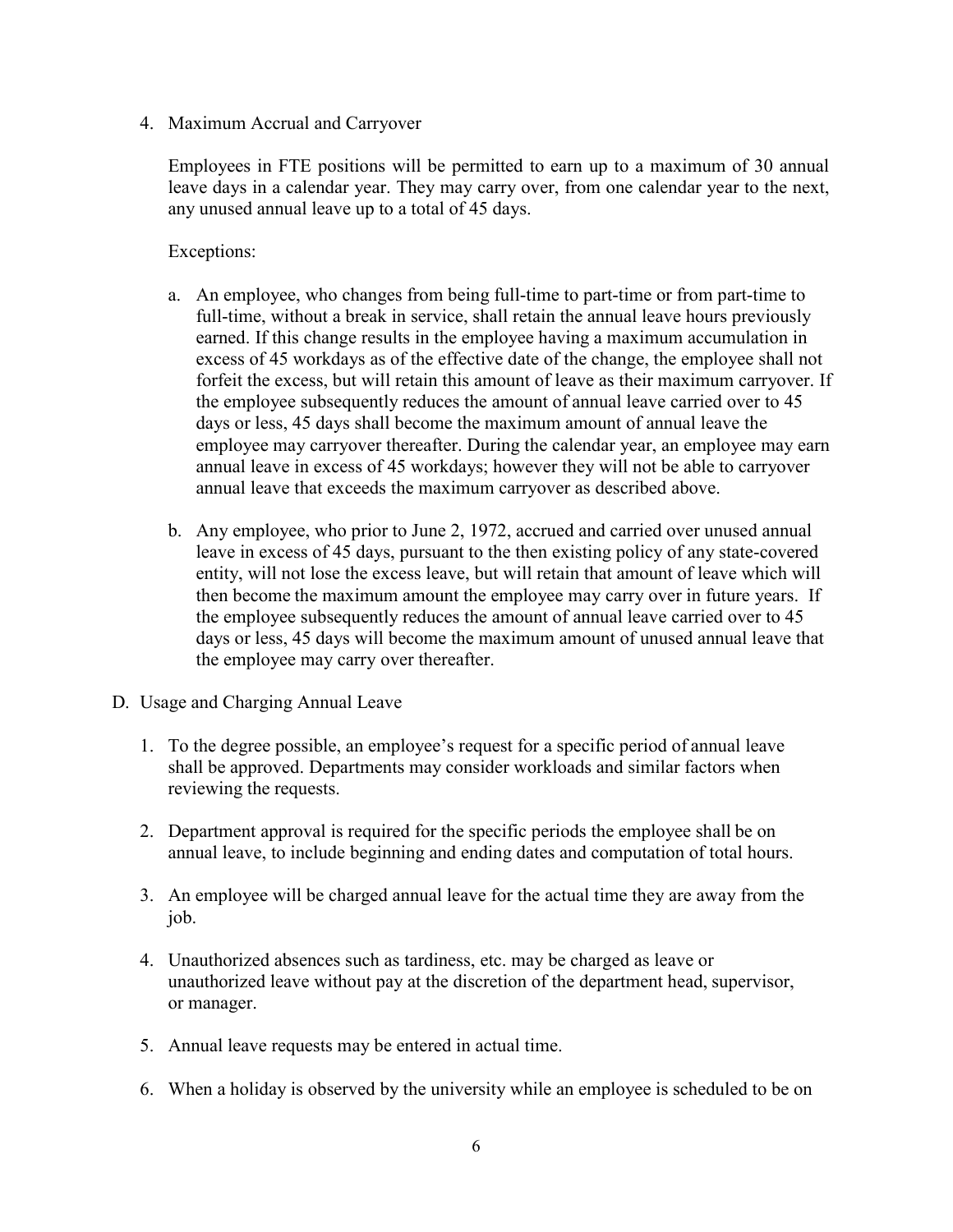annual leave, that day will not be charged as a day of annual leave.

- 7. The maximum number of accumulated working days of annual leave that may be used in any one calendar year will not exceed 30 working days for full-time and part-time employees.
- 8. Any time taken that is not covered under other types of paid leave and in excess of 30 days in a calendar year will be allocated as leave without pay, except in accordance with item number 10 below.
- 9. The employee has the option of using or retaining accrued annual leave prior to going on leave without pay.
- 10. Upon approval of the Vice President for Human Resources or the Vice President's designee an exception may be granted for an employee who has used all eligible sick leave and 30 days of annual leave to use any remaining annual leave for:
	- a. FMLA or other disability related qualifying reasons to include serious health conditions of the employee or the employee's immediate family, or
	- b. an emergency or extreme hardship condition that is likely to require an employee's absence from duty for a prolonged period of time and to result in a substantial loss of income to the employee.

An employee in an FTE position may request review by the director of the Division of State Human Resources of the denial of the use of annual leave as provided in this section.

- E. Disposition of Annual Leave:
	- 1. Transfer of Earned Leave
		- a. Transfer between State Agencies
			- 1) An employee who transfers without a break in service from one state agency to another shall transfer earned annual leave.
			- 2) When a full-time employee transfers to a state agency that has a different workday, annual leave at the transferring entity shall be converted to equivalent hours of annual leave at the receiving entity.
			- 3) When an employee transfers from a position which earns both sick and annual leave to a teaching position of academic rank with less than a 12-month basis, the employee shall be paid for earned annual leave.
			- 4) When the employee with a maximum carryover in excess of 45 workdays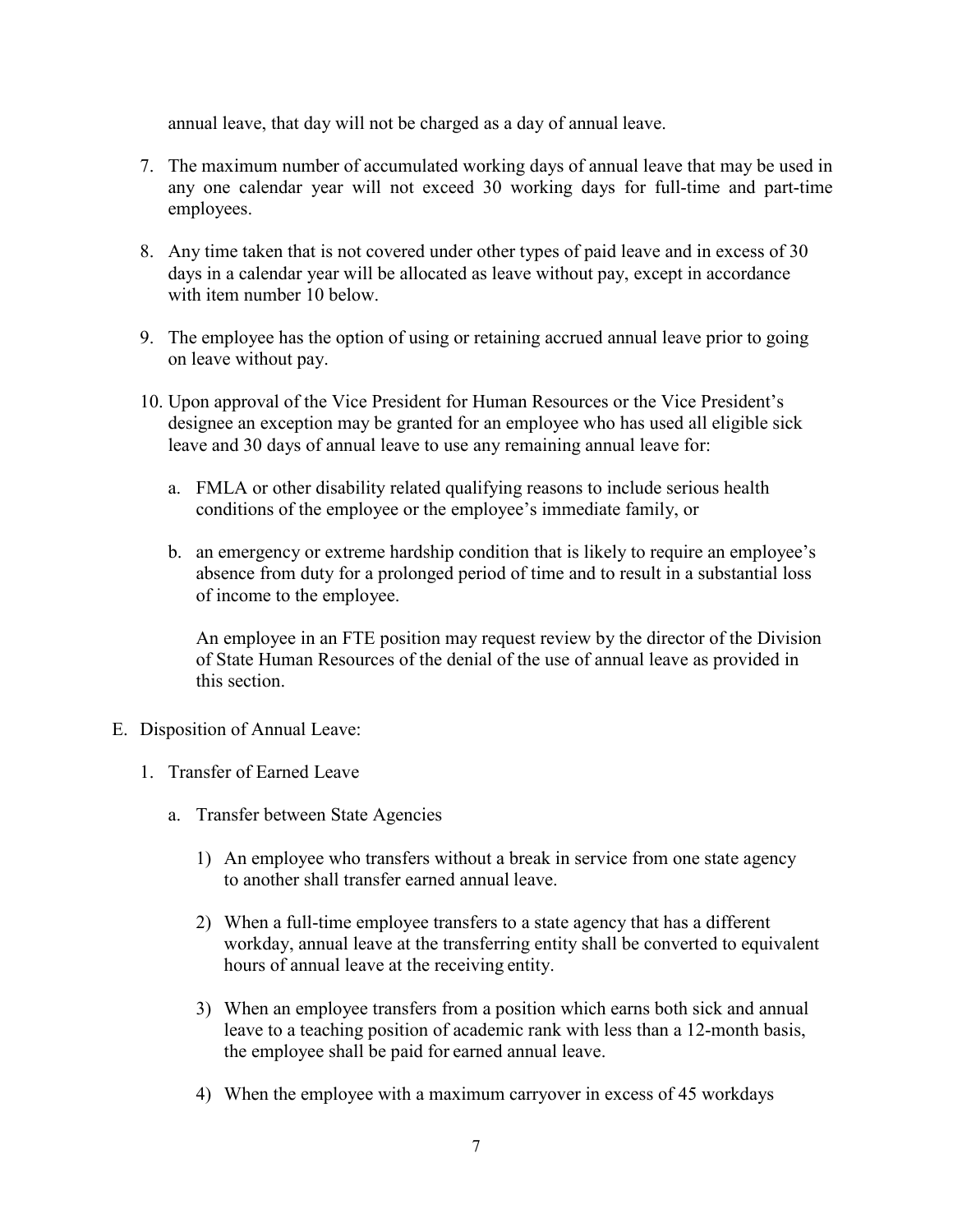transfers from one state agency to another, the employee shall retain the higher maximum carryover at the receiving agency. If the employee subsequently reduces the amount of such leave carried over, the reduced amount, if in excess 45 workdays, shall become the employee's maximum carryover into future years. If the employee further reduces the amount of such leave carried over to 45 workdays or less, 45 days shall become the maximum amount of unused annual leave the employee may thereafter carryover. During the calendar year, the employee may earn annual leave in excess of the 45 workdays; however, the employee may only carryover 45 days to the next calendar year.

b. Organizational Reassignment

When an employee moves from one campus or organizational unit of the university to another without a break in service, accumulated annual leave will be transferred with the employee. Note: Employees moving from an FTE position to a Research Grant Position or Time Limited Position will be considered to have a break in service and will be paid for accumulated annual leave in accordance with the Separation of Employment section of this policy and in accordance with university policy HR 1.85, Research Grant and Time Limited Positions

- c. Moving from One Position Type to Another
	- 1) Full-time employees in FTE positions who are reassigned, promoted or demoted to another full-time FTE position in the university with the same number of hours in the workday are entitled to retain the equivalent number of hours of accrued annual leave.
	- 2) When an employee in a full-time FTE position is reassigned, promoted or demoted to another full-time FTE position in the university with a different number of hours in the workday, the employee's annual leave balance shall be converted to the equivalent number of hours of annual leave in the new position.
	- 3) Full-time employees in FTE positions who are reassigned to a part-time FTE position and are scheduled to work at least one-half the workweek in that parttime position are entitled to retain their total number of hours of accrued annual leave.
	- 4) Full-time employees in FTE positions who are reassigned to part-time FTE positions, working less than 20 hours per week, entitled to retain their total number of hours of accrued annual leave; however, after the effective date of the reassignment, those employees may not accrue additional annual leave. Annual leave taken will be deducted from annual leave balance as of the effective date of the reassignment until the leave has been exhausted.
- 2. Change in Pay Basis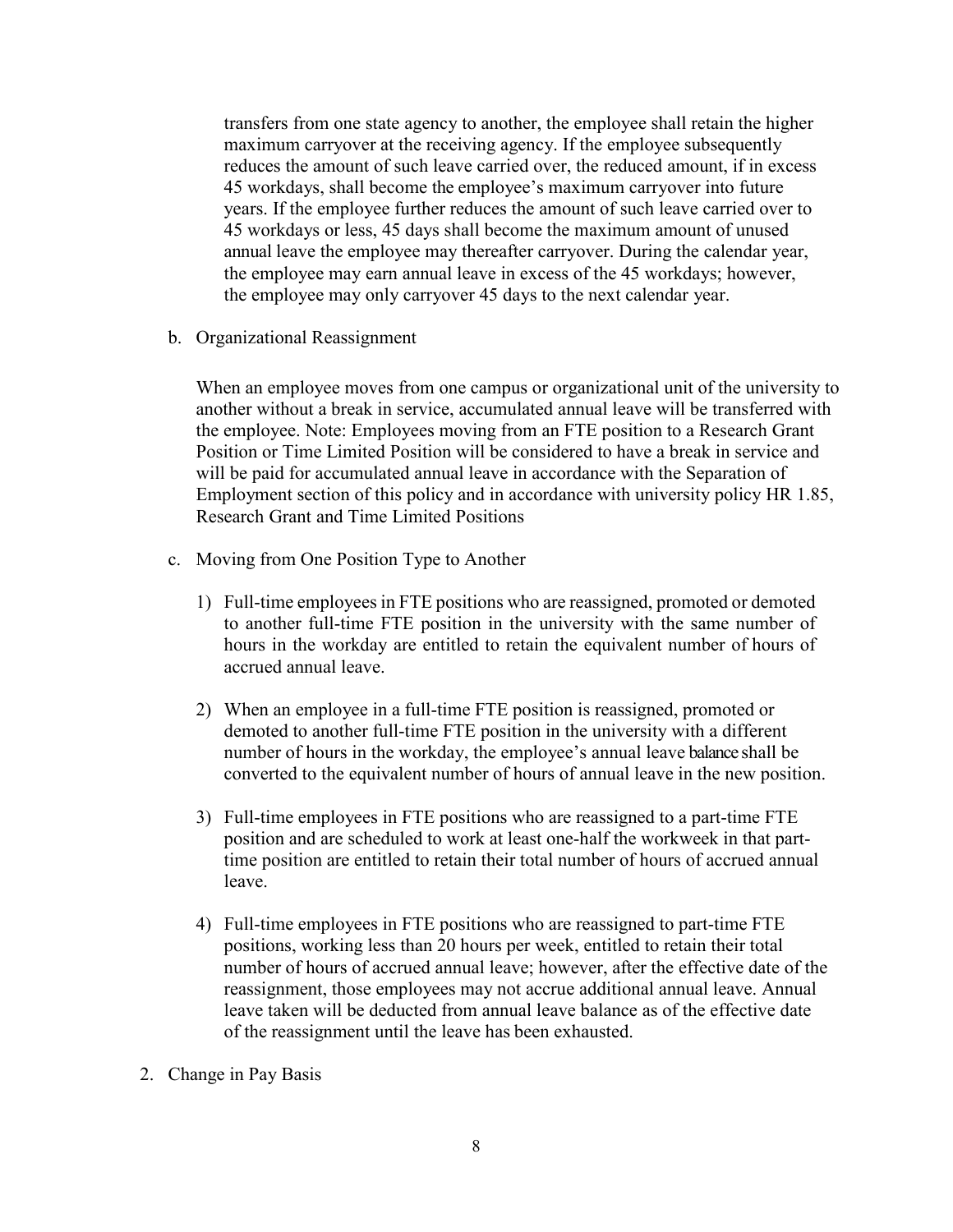- a. Whenever possible, annual leave accumulated by university faculty on a 12-month basis will be taken before beginning a position with a pay basis of less than 12 months.
- b. When it is not possible to take accumulated annual leave before changing from a 12 month pay basis, the employee will be paid for accrued annual leave at the time of the basis change, in accordance with the section of this policy entitled "Separation of Employment."
- 3. Break in service

When an employee experiences a break in service as defined in policy HR 1.57 Separation from University Service, the employee will be paid a lump sum for their unused annual leave up to 45 days, unless a higher amount is authorized under the section of this policy titled Maximum Accrual and Carryforward. If the employee has not experienced a break-in-service, the university shall not pay out any unused annual leave.

- 4. Separation from Employment
	- a. Upon separation from employment with the university employees in FTE positions will be paid a lump sum for their unused annual leave up to 45 days, unless a higher amount is authorized under the section of this policy titled Maximum Accrual and Carryforward. In the event the separation is the result of a Reduction-in-Force, refer to guidelines under university policy HR 1.45 Reduction-in-Force.
	- b. Leave balances are calculated as of the last day of work or approved leave with pay. No additional leave may be earned for the period of time represented by the lump sum payment and service credits are not given for that period.
- 5. Death of Employee While in Active Service

Upon death of an employee while in active service, a lump sum payment will be paid to the deceased employee's estate for accumulated annual leave up to 45 days, unless a higher amount is authorized as applicable to the exceptions outlined in the section of this policy titled Maximum Accrual and Carryforward.

- F. Leave Calculation and Adjudication
	- 1. Use of annual leave may be calculated in actual time.
	- 2. To calculate the annual leave taken in a day, the total hours worked in a day should be subtracted from the total number of hours in the employee's regular workday (normally 7.5 hours or 8 hours). The remainder is the amount of leave that should be charged to annual leave.